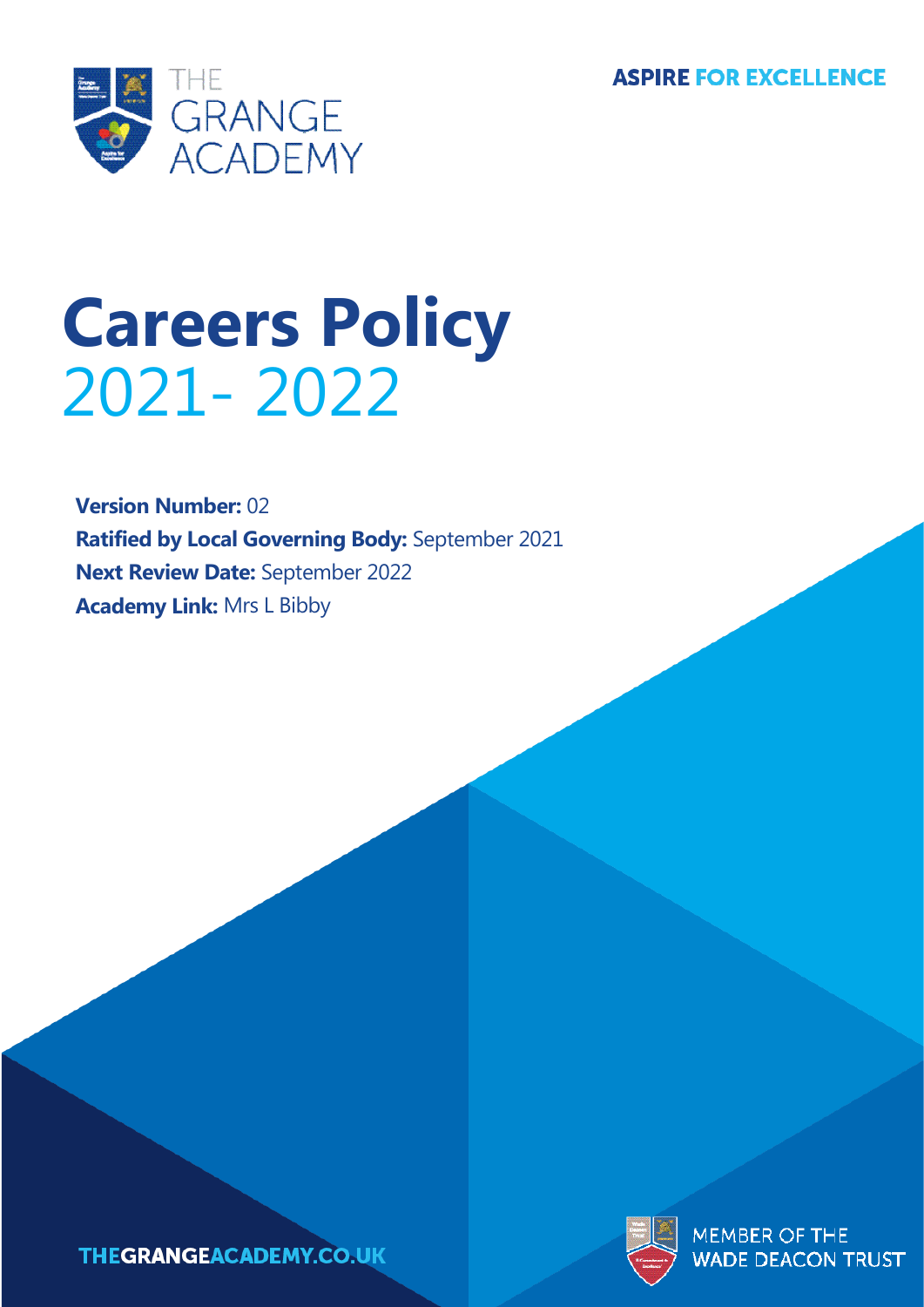### **Rationale and vision**

The Grange Academy is committed to ensuring all of our students have access to an impartial careers advice and to a range of employers who can support them in considering their future. To help us do this we align our CEIAG Plan to the Gatsby Benchmarks which have been explicitly referenced throughout the DfE's Careers Strategy (December 2017) the Statutory Guidance for careers (January 2018) and aligns to the delivery of independent careers guidance to year 8-13 pupils in accordance with section 42A of the Education Act 1997.

The 8 Gatsby benchmarks are outlined below:

- 1. A stable careers programme
- 2. Learning from career and labour market information
- 3. Addressing the needs of each student
- 4. Linking curriculum learning to careers
- 5. Encounters with employers and employees
- 6. Experience of work places
- 7. Encounters with further and higher education
- 8. Personal guidance

The vision for the development of CEIAG at The Grange Academy is to provide the very best opportunities to enable our students to make informed and incisive decisions throughout, and beyond, their school life. By using the Gatsby benchmarks as a framework of best practice, we have a CEIAG programme that meets the needs of our students, CEIAG providers and labour market landscape. Our plan promotes equality of opportunity, celebrates diversity and challenges stereotypes whilst inspiring, raising aspirations and giving our students an optimistic outlook on life and their place in the world of work.

#### **Intent**

Our CEIAG programme is both bespoke and unique to our school. It is reviewed on an annual basis to meet our student's needs based on our monitoring and evaluation processes. We are committed to providing a coherently planned and sequenced programme that reflects our school context and core values. Our programme is designed to entitle all learners to develop their knowledge, skills, understanding and cultural capital they need to go on to destinations that meet their aspirations and interests. With this in mind, we aim:-

- To provide impartial and independent advice for all pupils (Gatsby Benchmark 1 8)
- To prevent pupils leaving and becoming NEET (Gatsby 1 8)
- To contribute to strategies for raising achievement, especially by increasing motivation, attitude to learning and attendance (Gatsby 3)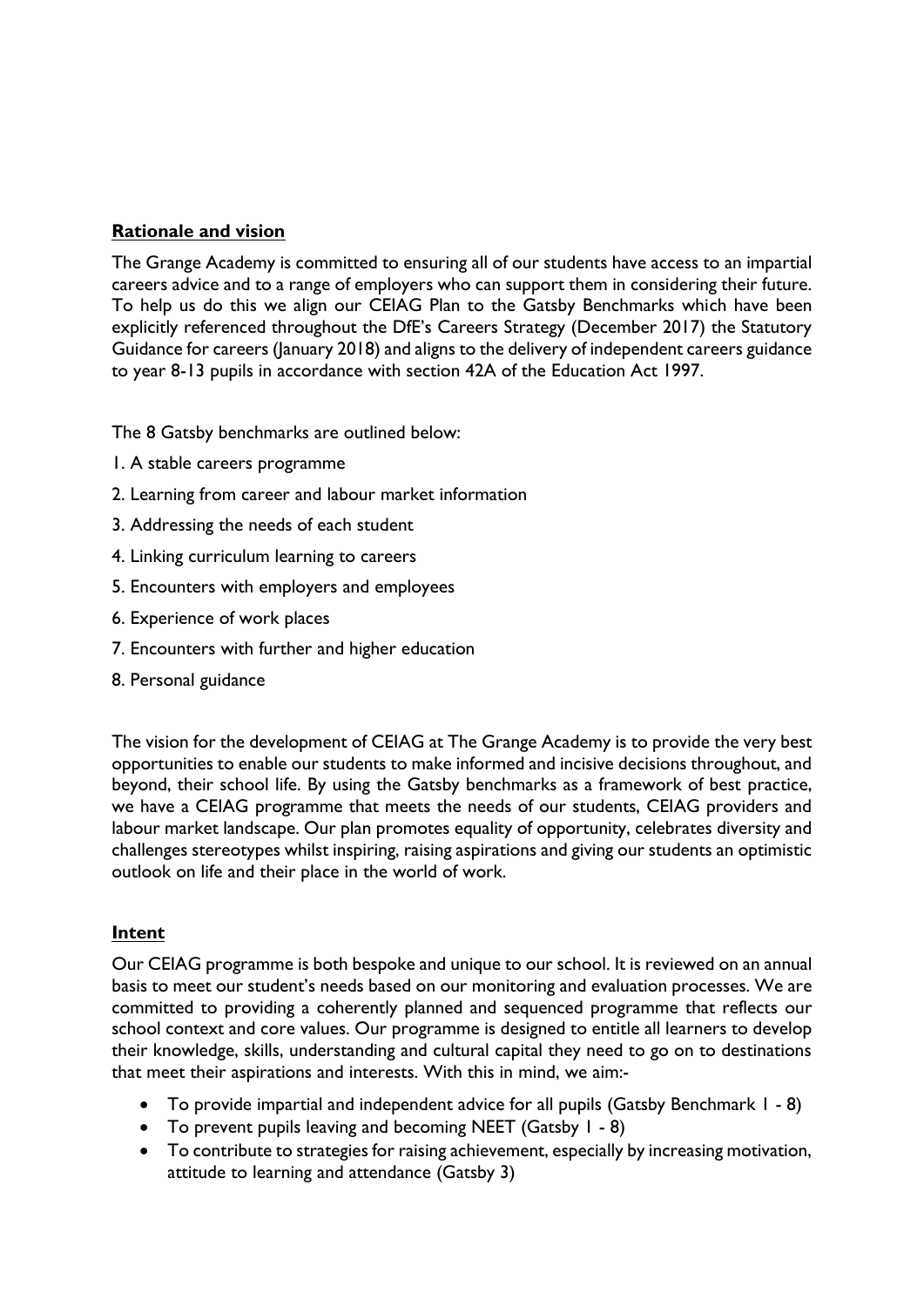- To support inclusion, challenge stereotyping and promote equality of opportunity (Gatsby Benchmark 3,4)
- To encourage participation in continued learning including higher education, further education and apprenticeships (Gatsby Benchmark 7,8)
- To develop enterprise and employment skills (Gatsby 2, 3)
- To reduce drop out from and course switching in education and training (Gatsby 3, 5, 6, 7, 8)
- To contribute to the economic prosperity of individuals and communities (Gatsby 2, 5, 7)
- To meet the needs of all our pupils through appropriate differentiation (Gatsby 3)
- To focus students on their future aspirations and opportunities (Gatsby 3, 4, 8)
- To involve parents and carers (Gatsby 1, 2, 5, 6, 7)
- To support the raising of the participation age and assist with positive destinations for all pupils' post 16, (Gatsby 1, 4, 8)
- To meet the needs of our current cohort of students across each year group (Gatsby  $1, 3)$
- To use current LMI to enable students, staff and parents to engage actively with local and national CEIAG information so that they can increase their knowledge and understanding about the world of work. (Gatsby 1, 2, 3)
- To use student's parents, staff feedback to reflect on our current provision in order to develop our future CEIAG programme (Gatsby 1, 2, 3)
- To provide additional support to specific vulnerable groups such as SEND and pupil premium (Gatsby 1-8)
- All stakeholders have a clear understanding of CEIAG and rationale and vision (Gatsby 1)
- To monitor and evaluate current provision in order to ensure our programme is quality assured in line with other curriculum areas (Gatsby 1)

# **Implementation of the Careers Programme**

Throughout all subjects, students will have the opportunity to participate in activities that use the context of work to develop the knowledge, skills and understanding that will be useful in future workplace. Furthermore, subject teachers will inform students about how their learning in the classroom relates to the world of work and future careers.

## **KS3**

- During SMSC lessons students will learn what work is, how salaries relate to different jobs, how to find out about jobs, the skills needed for work and jobs of the future. All activities will support the options process, which takes place in Year 9.
- Assemblies will be delivered from local and national employers.
- Year 9 Students will be selected to attend a Prestigious Universities Morning with a focus on Cambridge and Oxford universities.

**KS4**

• All students will sample a day timetabled day at Cronton/Riverside College. Students will sample subjects which they will like to progress onto.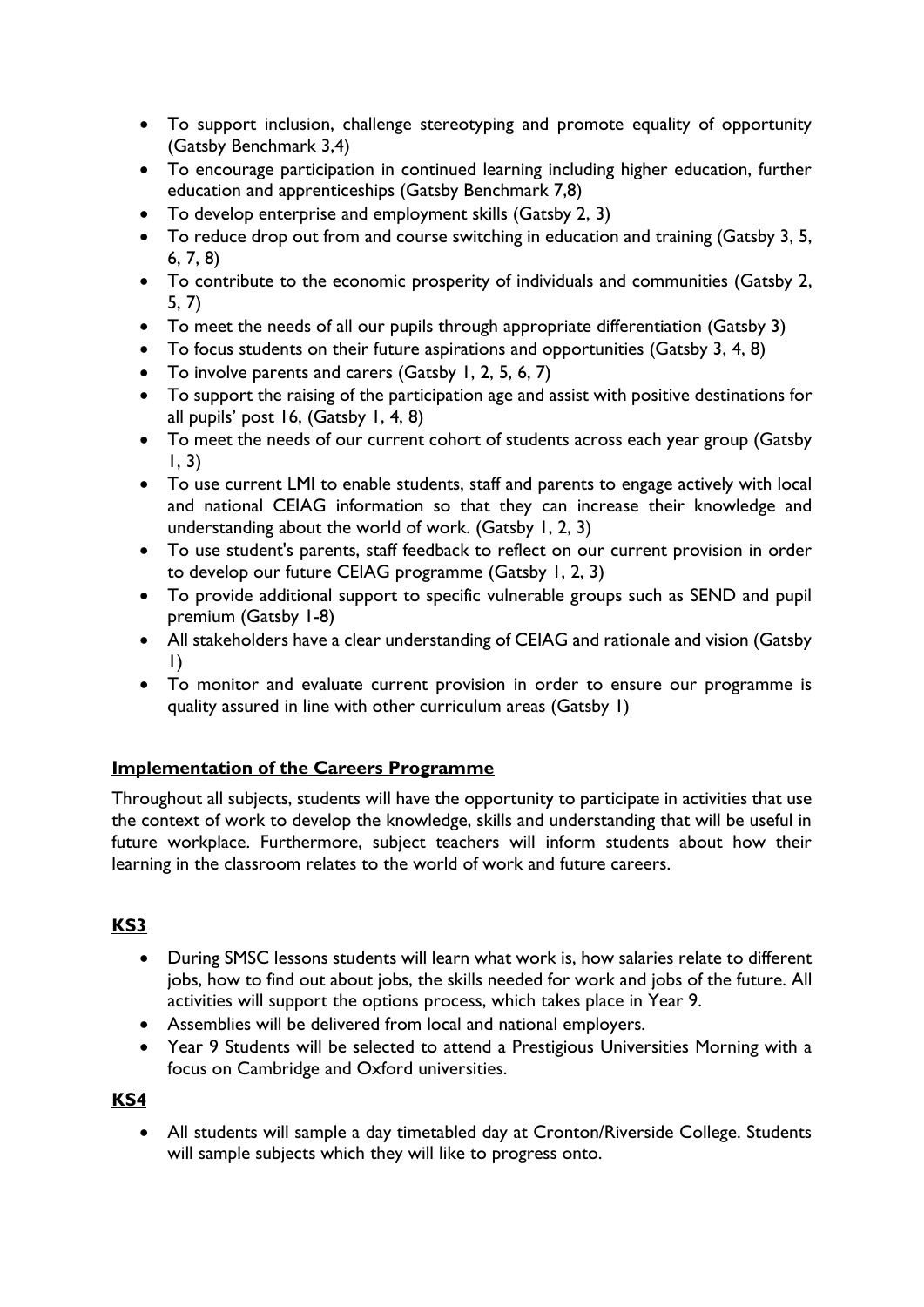- During the year, College and Apprenticeship assemblies delivered to KS4. This provides opportunities for students in year 10 to begin thinking about Further Education and courses, which they would like to take.
- Students have the opportunity to attend the Apprenticeship hub road show.
- Inspirational assemblies will be delivered from local and national employers, entrepreneurs and training providers.
- Work Experience during the summer term, all Year 10 students complete a two-week work experience placement, which is worthwhile and meaningful. Students are asked to find their own placements; to simulate the job search process and are supported throughout by the school careers advisor. Work experience provides our students with a taste of the world of work, by experiencing interviews, applications, time keeping, health and safety and much more.
- The annual careers fair at The Grange Academy is a major event attended by employers, apprenticeship providers, and further and higher education institutions from across the borough and the region. Students are able to engage one-to-one with the attendees to discover new career, extra-curricular and training opportunities.
- Assemblies Over the course of the year, local employers and training providers are invited into school to address students, both to inform and to inspire.
- Apprenticeship Opportunities In addition to exposure to apprenticeship providers in assemblies and the careers fair, a two weekly bulletin board is sent to Year 11 tutors on current apprenticeships within the borough.
- One-to-One Careers Interviews, every Year 11 pupil will have a one-to-one interview with Mrs Conlon, the school's independent Level 6 qualified careers advisor, who will provide guidance and support in students' career paths. Interviews are bespoke to each student's needs, but every interview will cover in depth their options on finishing school, including apprenticeships and technical and academic further education.
- During SMSC students will learn how to create CV's and covering letters
- Applying for College/Apprenticeships, we will provide guidance and support to every pupil to ensure that every pupil has secured a place in Further Education.
- Students are encouraged to access up to date careers and labour market information from the National Careers Service online and careers information is also available through the careers library and our schools careers board in the library. The careers library includes a range of university and college prospectuses, career guides, apprenticeship and employer information, as well as guides on job searching.

## **Assessment**

Career learning outcomes have been identified and a framework for assessing what students have achieved is being developed for all year groups. We will track all students' career encounters using the Compass plus tracking system

## **Impact**

Measuring the impact of our CEIAG programme supports us to develop it on a termly / annual basis and to know that we are making a positive and empowering difference. We value quantitative and qualitative feedback from all stakeholders and ensure our evaluations lead to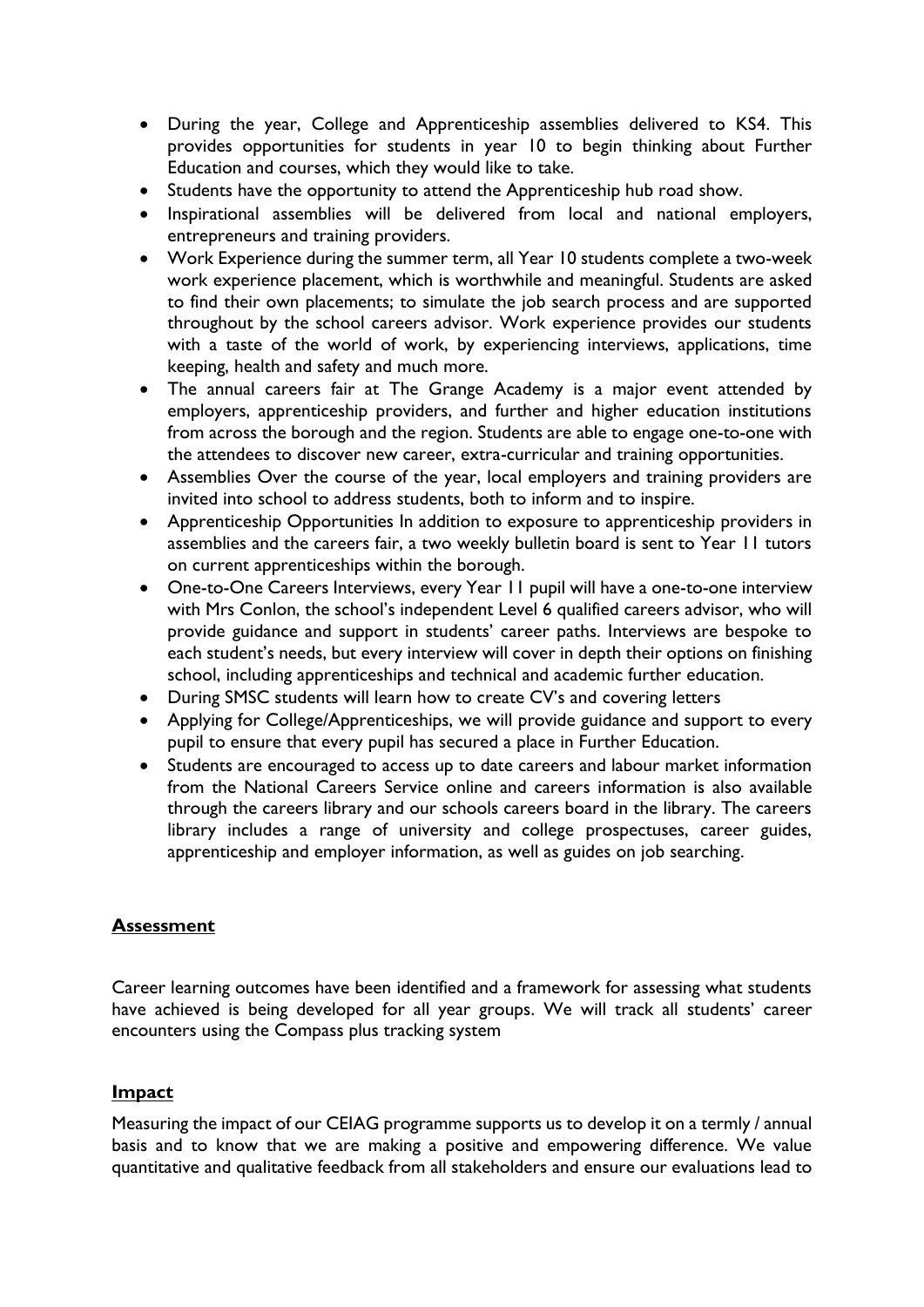change / amendments in our future planning. We undertake internal and external quality assurance to ensure our intent and implementation is in-line with our expectations. We measure impact in the following ways:

- Positive destinations data for all
- Tracking of Compass termly and quality assured by our Enterprise Coordinator
- Reduced NEET figures over time
- Feedback and evaluation for all events, both quantitative and qualitative
- Increase in attendance / reduction in PA over time
- Reduction in behavior incidents over time
- Increase in progress / attainment over time
- Progress and achievement data over time with reference to vulnerable groups i.e. SEND
- Reviewing progression data over time i.e. take up of Apprenticeships, entry into FE with reference to vulnerable groups i.e. SEND
- Development of employability skills after key

#### **Useful websites**

FE colleges:

<https://www.cronton.ac.uk/>

<https://www.riversidecollege.ac.uk/>

<https://utcw.co.uk/>

<https://www.priestley.ac.uk/>

<https://www.wvr.ac.uk/>

### Apprenticeships:

<https://www.gov.uk/apply-apprenticeship>

[https://www.apprenticeships.gov.uk/#](https://www.apprenticeships.gov.uk/)

<https://www.prospects.ac.uk/jobs-and-work-experience/apprenticeships>

<https://allaboutapprenticeships.co.uk/>

#### Universities:

[https://www.ucas.com/corporate/news-and-key-documents/news/new-ucas-hub-encourages](https://www.ucas.com/corporate/news-and-key-documents/news/new-ucas-hub-encourages-students-shoot-stars)[students-shoot-stars](https://www.ucas.com/corporate/news-and-key-documents/news/new-ucas-hub-encourages-students-shoot-stars)

<https://universitycompare.com/rankings/>

LMI:

<https://www.lmiforall.org.uk/>

Parents: